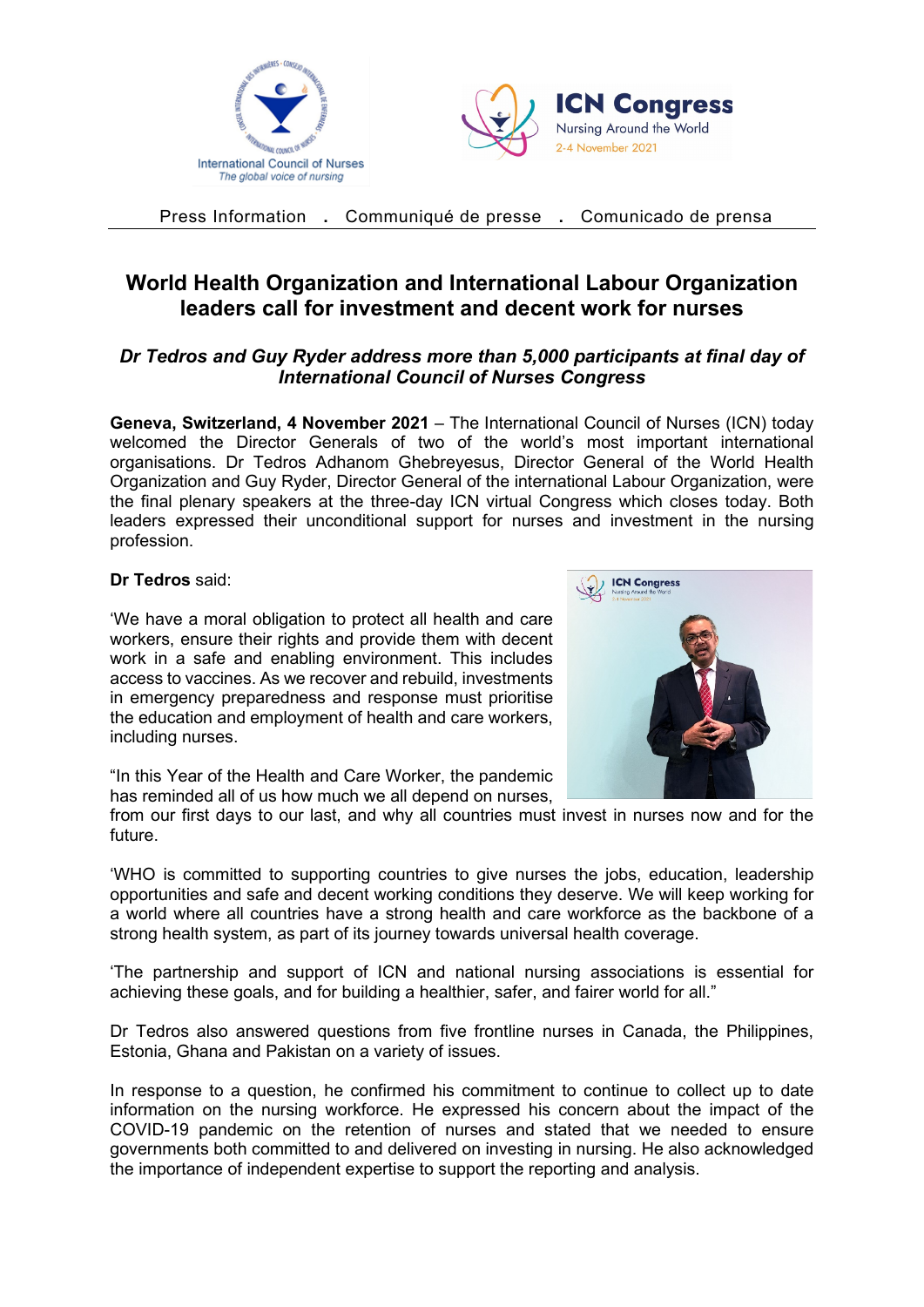Dr Tedros also spoke about the need for countries to commit to investing in health saying:

"We need to push together, the WHO, ICN and other stakeholders not only to train and hire more nurses, but to have a good working environment, starting with protection to pay, and the rest."

Finally, he spoke about the WHO Global Code of Practice on the International Recruitment of Health Personnel and the importance of Member States understanding the impact, and achieving the right balance.

The ILO's **Guy Ryder** spoke of the long history of collaboration between the ILO and ICN. More than 40 years ago, the ILO adopted the Nursing Personnel Convention; Convention number 149. It remains the only international legal instrument dedicated to the nursing profession.

Mr Ryder expressed his admiration for nurses, saying:

"Nurses made tremendous sacrifices during the pandemic – as, of course, did other workers. Many fell sick. Far too many paid the ultimate price. By May this year, at least 115,000 health and care workers had died due to COVID-19.

'Nurses also took on an enormous extra workload. This led to long

working hours, sometimes in poor working conditions, with inadequate rest; a lack of personal protective equipment; and even – and this is particularly shocking - violence and harassment. At the same time, many nurses were coping with increased domestic responsibilities, and living with the fear of bringing the disease back home to their family and friends."

Earlier this year, the ILO's 187 Member States unanimously adopted a 'G*lobal call to action for a human-centred recovery from the COVID-19 crisi*s' which calls for healthcare workers and other front-line workers to have access to vaccines, personal protective equipment, training, testing and psychosocial support. It also calls for adequate remuneration and protection at work, specifically against excessive workloads.

Mr Ryder said that investment in the nursing profession was important, but he added that:

"…even this investment alone is not enough. It needs to go hand-in-hand with measures to combat a wider range of decent work deficits. Otherwise, nurses will continue to leave, and other people, particularly youth, will not replace them.

'There is only one way to create a strong and sustainable recovery from this crisis. That is by taking a human-centred approach. One that integrates human and labour rights into policies and actions. One that supports both businesses and working people. Building resilience into our health systems means investing in the training, pay and conditions of health and care workers. It means respecting their fundamental rights at work. The ILO is proud to stand with you, to strengthen and support the right of nurses to decent work. "